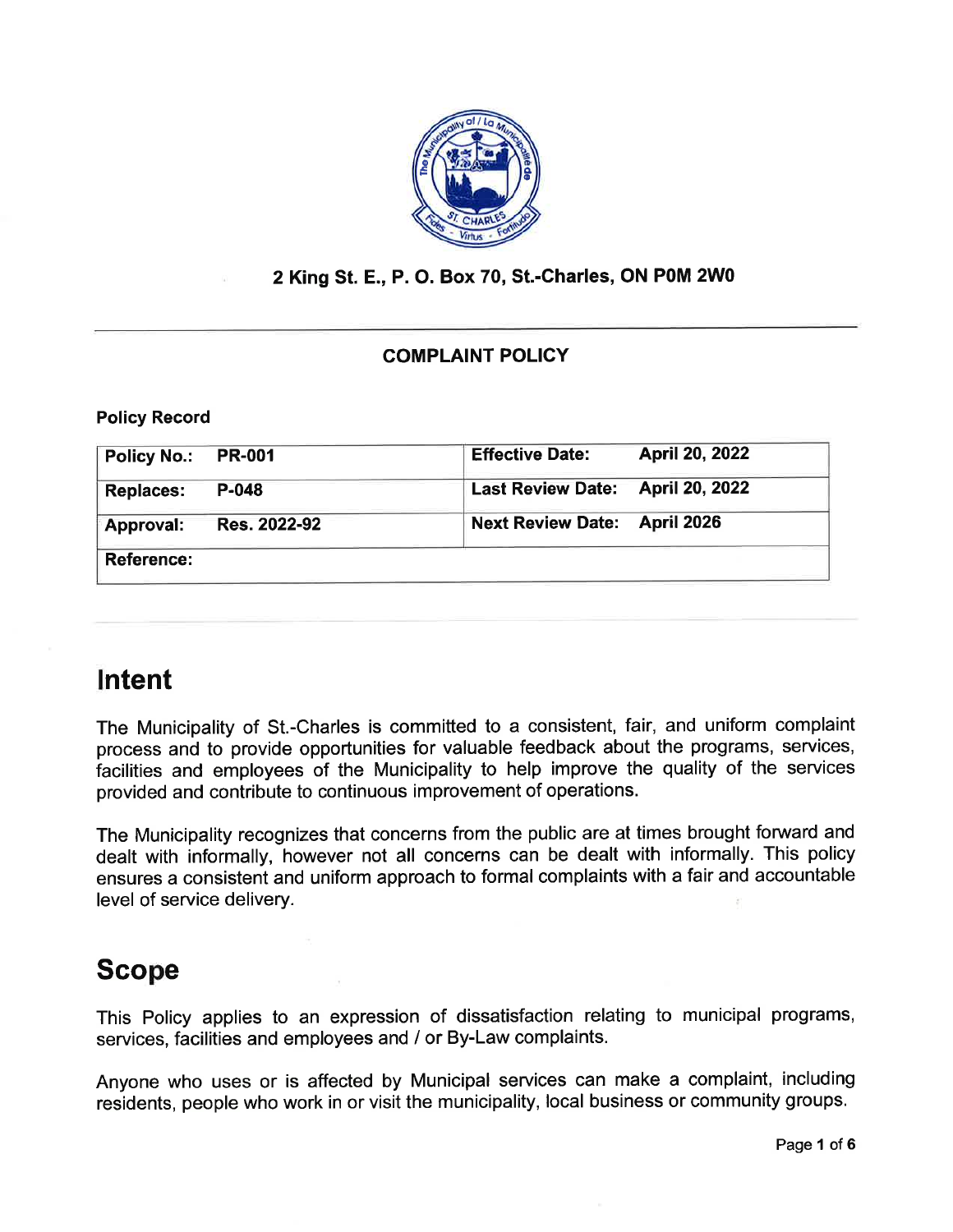This Policy does not apply to compliments, inquiries, feedback, suggestions and requests for service that are attempted to be resolved at the point of service delivery, they may however be tracked to identify issues, trends, areas of concern, opportunities for improvement and to avoid potential complaints. Anonymous complaints will not be accepted or processed.

A customer complaint is distinct from:

- . lnquiry / Request for Service: A general or specific request for service or request for information regarding a municipal product or service made by a customer that is resolved at the point of service delivery;
- . Feedback: An opinion, comment and expression of interest in a municipal program of service by a customer;
- . Compliment: An expression of approval for a municipal service, staff member, program, product or process;
- . Suggestion: An idea submitted to the Municipality of St.-Charles by a customer with the aim of improving services, programs, products or processes.

The Chief Administrative Officer (CAO), Clerk and / or Council shall be consulted only as deemed appropriate by the Department Head or depending on the nature of the complaint.

This Policy does not include complaints by employees

## **Definitions**

"Anonymous complaint" means an expression of dissatisfaction relating to the Municipality's programs, services, facilities and employees and / or By-Law complaints that does not contain the complainants name and contact information.

"Complaint" means an expression of dissatisfaction relating to the Municipality's programs, services, facilities and employees and / or By-Law complaints. A complaint is different from a request for service, inquiry, feedback, compliment, or suggestion.

"Gomplainant" means the person who is dissatisfied and filing a complaint. A third party, which could include a member of Council, could report a complaint on behalf of the complainant with their consent.

"Compliment" means an expression of appreciation relating to the Municipality's programs, seryices, facilities and employees. This type of communication does not require a response.

"lnquiry" means a general or specific request for information relating to the Municipality's programs, services, facilities and employees.

"Feedback" or "suggestion" means an opinion, comment and expression of interest relating to the Municipality's programs, services, facilities and employees or an idea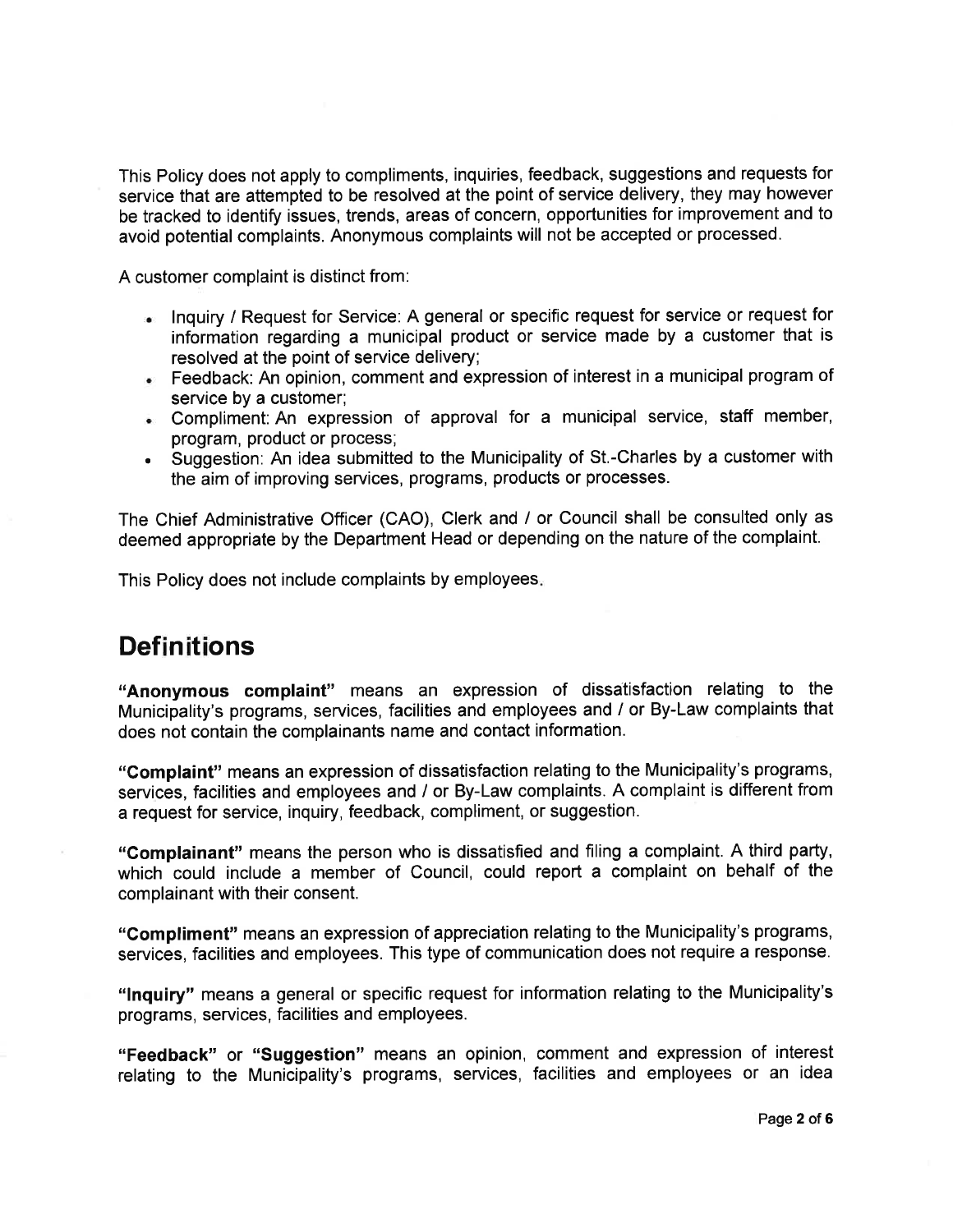submitted to the Municipality with the aim of improving programs, services or facilities. This type of communication does not require a response.

"lnvestigator" means the employee(s) assigned to investigate a specific Complaint.

"Officer" means a Municipal By-Law Enforcement Officer, a Building lnspector, a Property Standards Officer, a Chief Building Official or anyone appointed by the Municipality of St.- Charles to enforce the provisions of the applicable By-Law.

"Request for Service" means a request made by a member of the public for a specific service provided by the Municipality. For example, a request for service may include but is not limited to a request to repair / maintain a street surface, report an issue relating to municipal services, or report damage to a facility or park. This type of communication does not require a response.

"Frivolous or Vexatious Complaint" means the Complaint is initiated with malicious intent or is part of a pattern of conduct by the Complainant that amounts to an abuse of the Complaint process. For greater clarity "frivolous" and "vexatious" means lacking basis or merit; a matter that has little prospect of success; no serious purpose of value; without reasonable or probable cause or excuse; harassing; annoying; retaliatory or repetitive; instituted maliciously or on the basis of improper motives; intended to embarrass, harass or to be a nuisance.

## Responsibilities

Employees are responsible to ensure that they have knowledge of and understand the Municipality's requirement to receive and track complaints, the process through which a complaint can be made and the service standards that apply to complaints. They are also responsible for receiving, tracking and responding to complaints as deemed appropriate or required by their position.

Department Heads and Managers are responsible to ensure that all employees within their department are aware of and understand this Policy and for facilitating a prompt response to all complaints to ensure that service standards are achieved.

Department Heads, Managers, Chief Administrative Officer, Municipal Law Enforcement Officer and Clerk are responsible for investigating Complaints in accordance with this Policy.

Any dispute from the public regarding any provision of this policy shall be referred to the Chief Administrative Officer, who shall be responsible for clarifying and resolving any ambiguity which may exist within this policy.

As per By-Law 2018-66 - Being a By-Law to Authorize the Adoption of a Council Code of Conduct: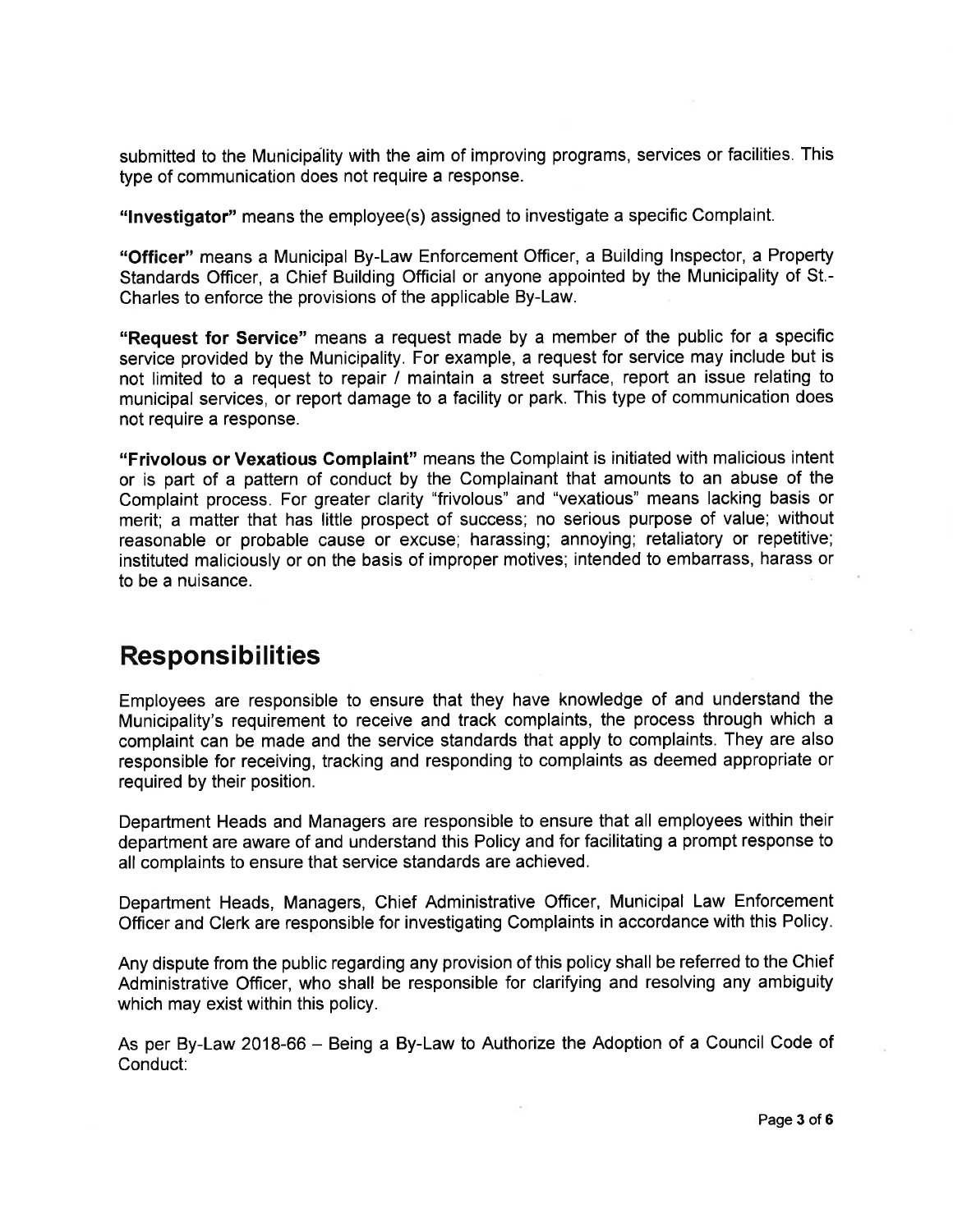- "6.7.2 Operational inquiries and complaints received from the public shall be addressed by Members as follows:
	- a) Members who are approached by the public with inquiries / complaints regarding operational matters should encourage the party to contact the appropriate department for review / resolution;
	- b) where the member of the public is reluctant to contact the department directly, the Member should take the person's name, phone number and details of the inquiry / complaint and advise them that the matter will be referred to the CAO for review / resolution;
	- c) members of the public should be encouraged to provide their issues / matters of concern in writing to the appropriate department;
	- d) where the inquiry / complaint is not resolved to the satisfaction of the member of the public, the Member shall refer the member of the public to the Municipality's complaint policy for any further action, or place the matter on an agenda to be dealt with by Council or the appropriate Committee.

The Municipality will make every effort to resolve complaints received in a timely, courteous, impartial and professional manner.

All complainants will be treated with respect and will not receive adverse treatment or any form of reprisal.

# Procedure

A complaint may be made in a number of ways:

- in person or by mail at the Municipal Office at 2 King St East, ON P0M 2W0;
- . online at www.stcharlesontario.ca where a flllable online form will be provided. The form can be directly submitted through the website, or printed to submit in person; or
- . by phone at 705-867-2032.
	- $\circ$  verbal complaints received by phone must be documented in writing by the staff member receiving the complaint, must include the same information that is required for complaints submitted in writing and the complaint must indicate that the complainant has given their consent.

Complaints regarding by-law violations will be investigated and processed in accordance with the provisions of the applicable legislation and by the applicable Officer.

All Complaints must be filed as soon as possible following the occurrence of the incident, or upon identification of the issue.

A Complaint shall include the following information

. Contact information of the complainant;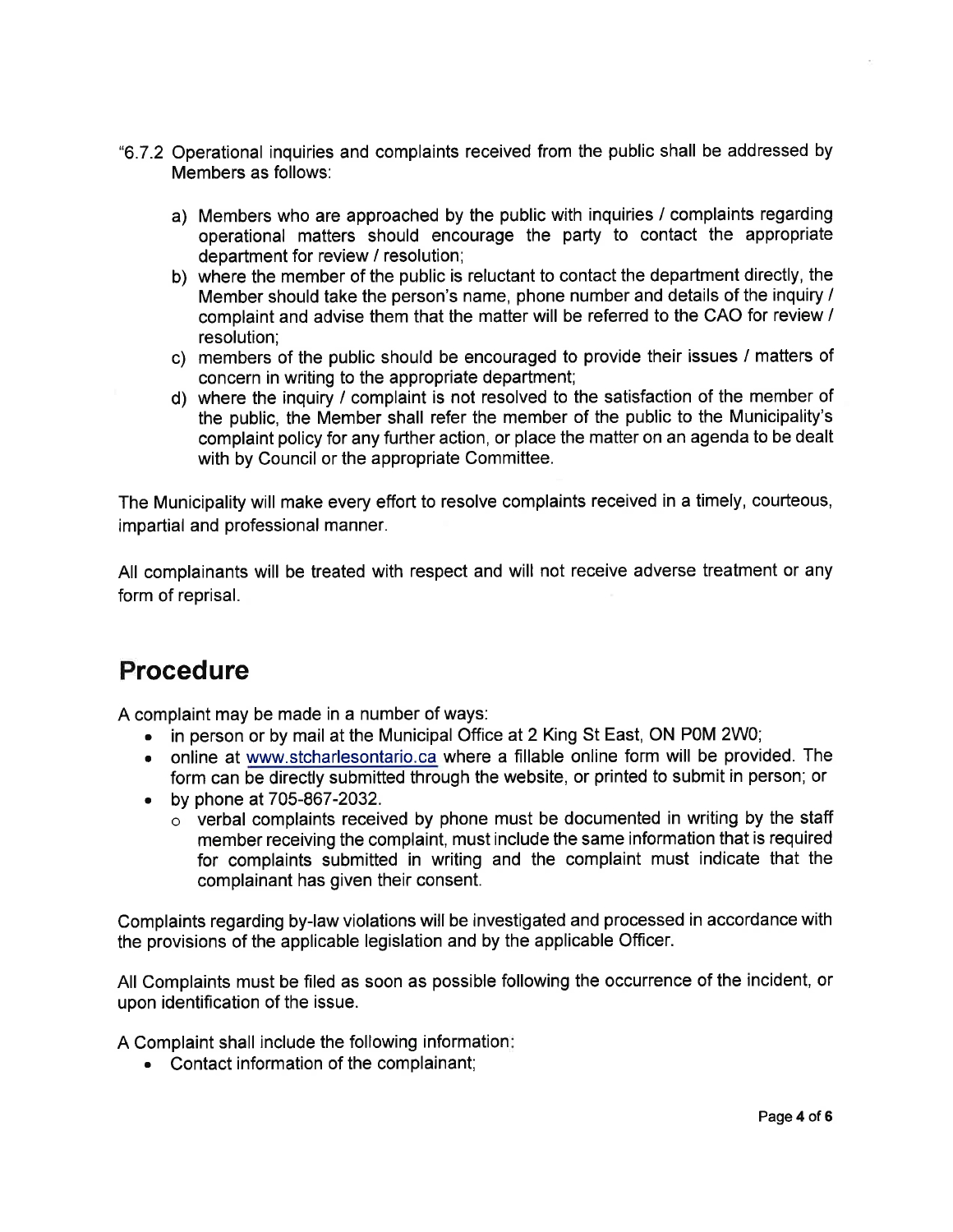- Date and time of occurrence:
- . Specific details to be considered in the investigation;
- . Details of, where it occurred, and who was involved (if applicable); and,
- . Signature and date.

Complaints lacking sufficient information may not be investigated. Frivolous or Vexatious complaints, as determined by the CAO or designate in consultation with the appropriate Department Head, may not be investigated. Anonymous complaints are difficult, if not impossible, to assess or investigate and will not be dealt with through the complaint handling process.

Once a complaint is received, staff will document the complaint and the complaint will be forwarded to the appropriate department for investigation and action. Within 5 (five) business days of receipt of the complaint, an acknowledgement will be provided to the complainant either in person at the point of service by the staff member receiving it, by phone or in writing (by e-mail or mail). The acknowledgement will identify who will be assigned to investigate and follow up on the complaint as well as their contact information.

The lnvestigator assigned to the Complaint shall review the issues identified by the Complainant and in doing so may review relevant municipal and provincial legislation, relevant municipal policies and procedures, interview employees or persons external to the municipality, review file documents, identify actions that may be taken to address the complaint or improve municipal operations.

Within thirty (30) business days of receipt of a Complaint, the lnvestigator shall provide <sup>a</sup> response in writing to the Complainant and will include:

- $\bullet$  whether the complaint was validated;
- . if the complaint is not validated, provide reason(s) for their decision; and
- $\bullet$  any actions the Municipality has or will take as a result of the complaint.

lf a resolution is unable to be provided within thirty (30) business days, the complainant shall be notifled of the delay and an estimate of when a response will be provided.

Complaints that can be resolved quickly or easily may combine the acknowledgement and final response within the five (5) business days' time period.

Once the Municipality has communicated the decision to the complainant, there is no appeal process at the municipal level. Complainants that are dissatisfied with the outcome or process may submit a complaint to the Office of the Ombudsman at www.ombudsman.on.ca. The Ontario Ombudsman has authority to look at how the issue was handled at the local level, the steps taken, and the outcome. The Ombudsman has authority to consider whether the process was fair, transparent, and in accordance with the applicable policies and by-laws of the municipality.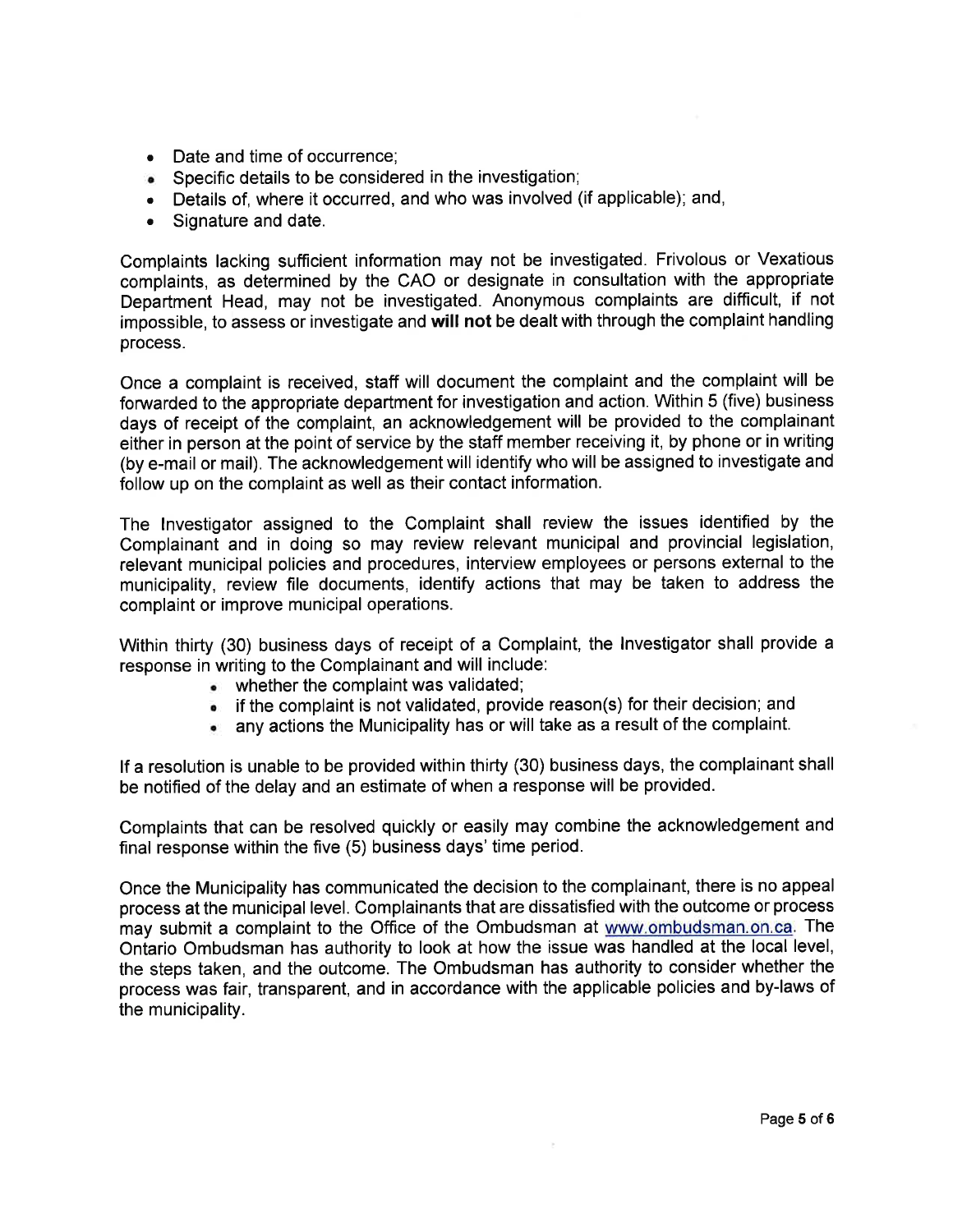# Confidentiality

All complaints will be dealt with in a confidential manner according to the Municipal Freedom of lnformation and Protection of Privacy Acf (MFIPPA) as amended. lnformation will be collected, used and disclosed in accordance with the MFIPPA rules. The identity of the complainant will be made known only to those who need to know in order to consider the complaint. All participants in the complaints process shall keep details of the complaint confidential except as may be required by law.

Complaints received by one department are to be limited to that specific department unless the complaint involves more than one department.

#### **Attachments**

. Complaint Form

#### Policy Review

The Municipality of St.-Charles will review this Policy within four (4) years of the date of the last review.

Dated at St.-Charles, Ontario, this 20<sup>th</sup> day of April, 2022.

X Paul Schoppmann

Mayor

Tammy Godden Clerk